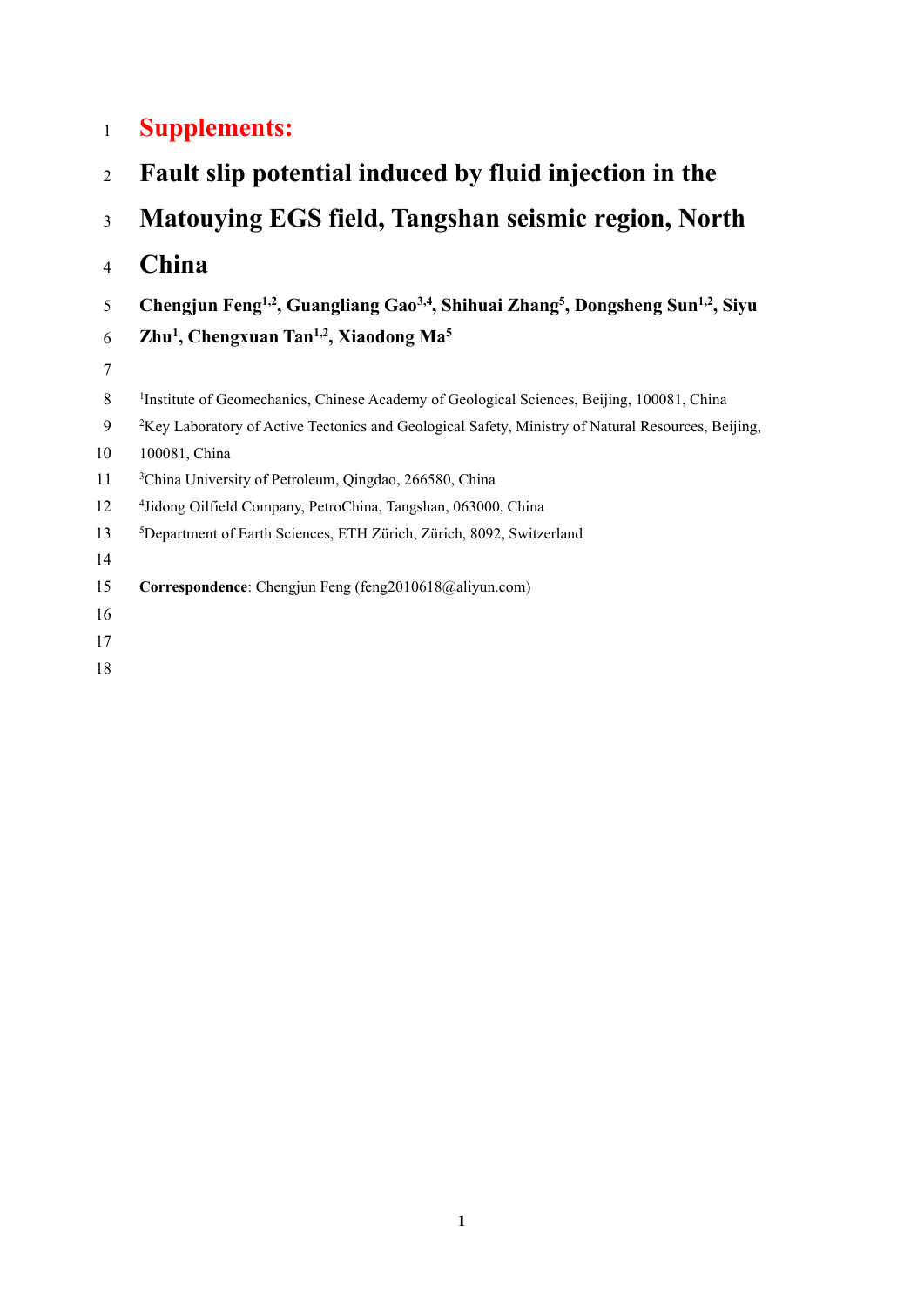

 **Figure S1.** Probability distributions inputted of the initial in situ stress field and the characteristic parameters of 3 the mapped fault  $F_{4-1}$  of the Tangshan fault belt.  $\sigma_H$  and  $\sigma_h$  denote the maximum and minimum horizontal principal stresses, respectively.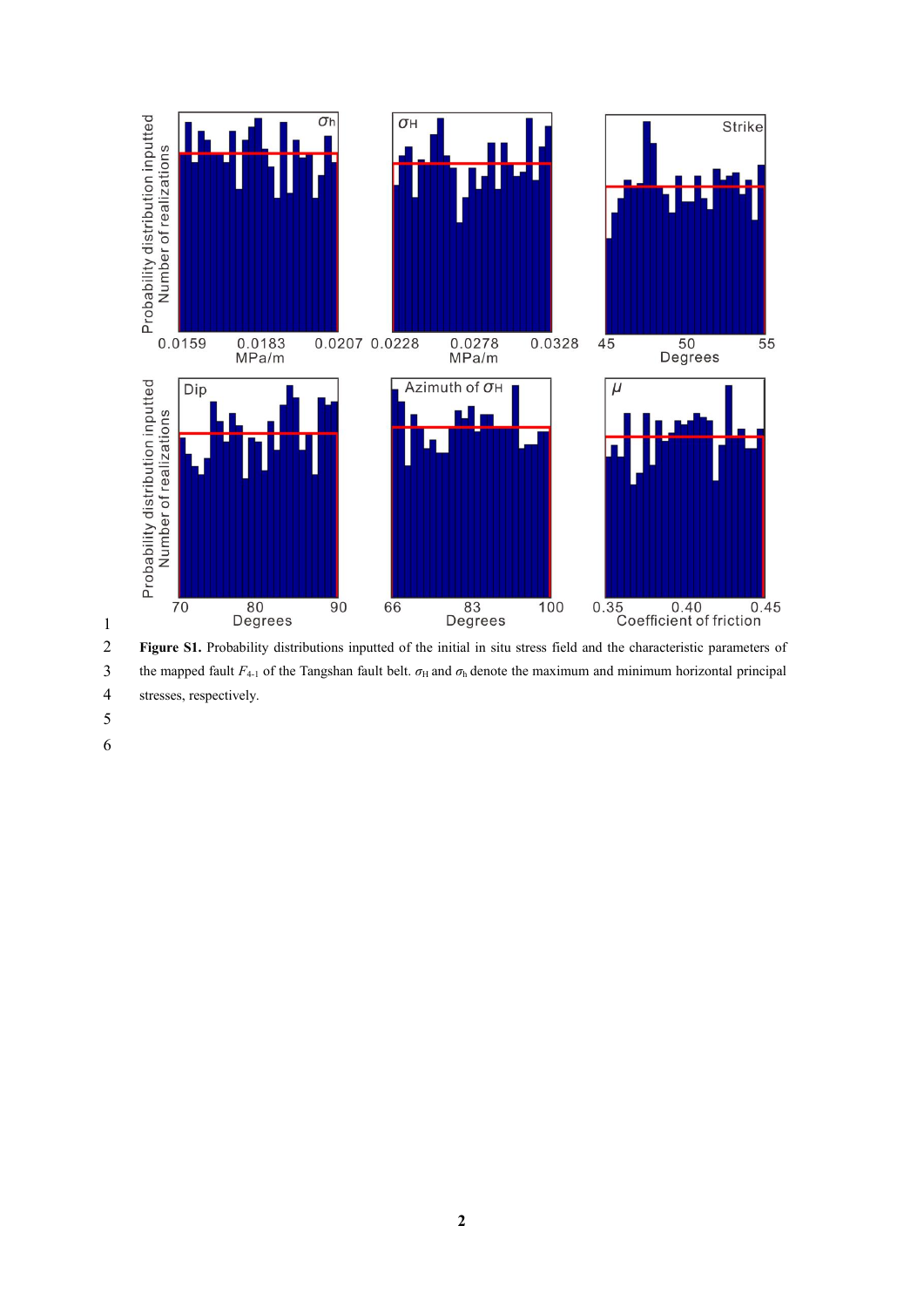

 **Figure S2.** Sensitivity of the fault slip potential (FSP) on the mapped faults to uncertainties in various input 3 parameters. **(a)** A case of fault  $F_{6-1}$ , **(b)** a case of fault  $F_{6-2}$ , **(c)** a case of fault  $F_{7-1}$ , and **(d)** a case of fault  $F_{7-2}$ .





**Figure S3.(a)** Estimated fluid pressure perturbation in 2030 in response to fluid injection at five hypothetic wells

 in the MTY EGS field. **(b)** Estimated decay of the fluid pressure perturbation with distance in the MTY EGS field in 2030.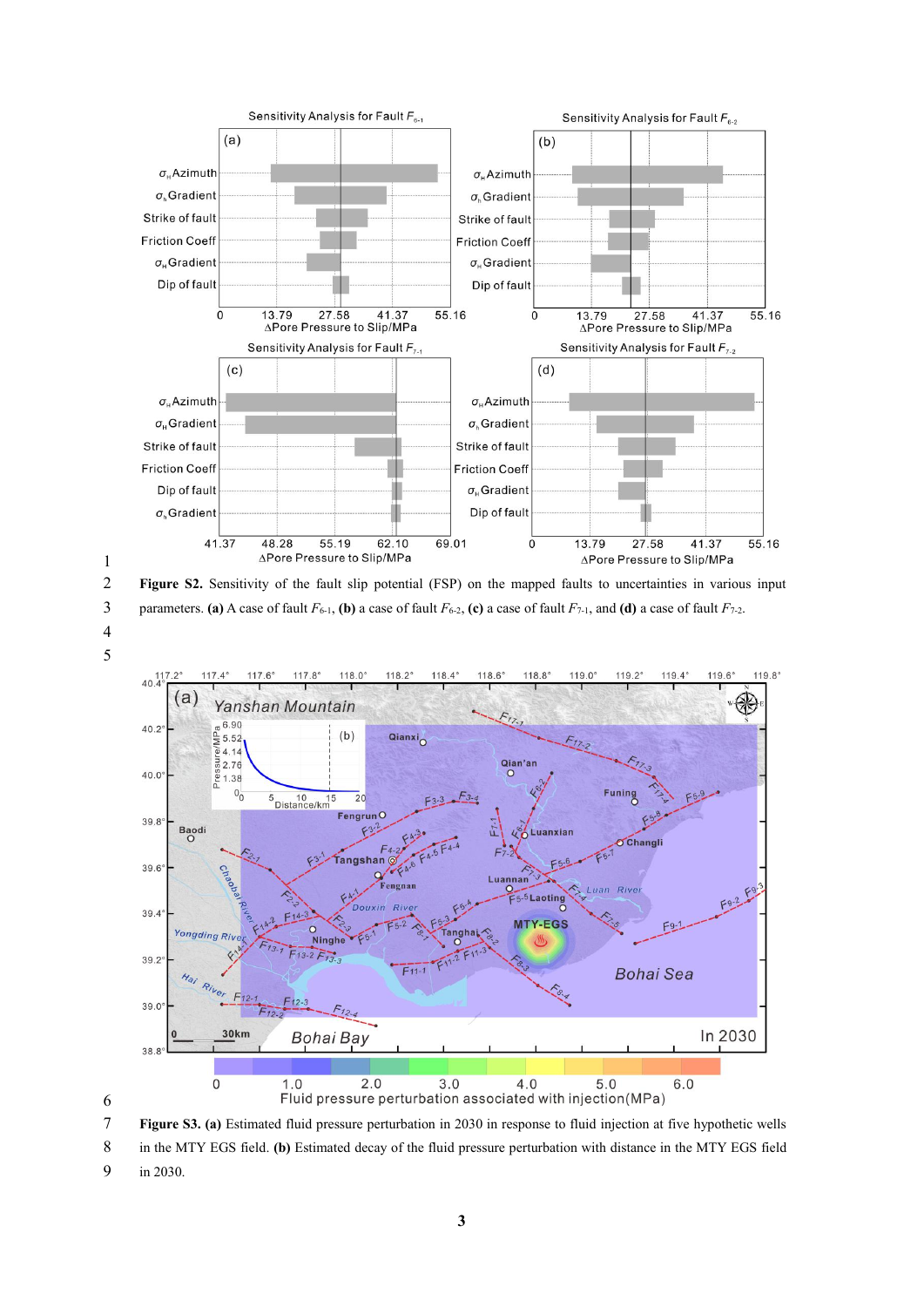

**Figure S4.(a)** Estimated fluid pressure perturbation in 2040 in response to fluid injection at five hypothetic wells

 in the MTY EGS field. **(b)** Estimated decay of the fluid pressure perturbation with distance in the MTY EGS field in 2040.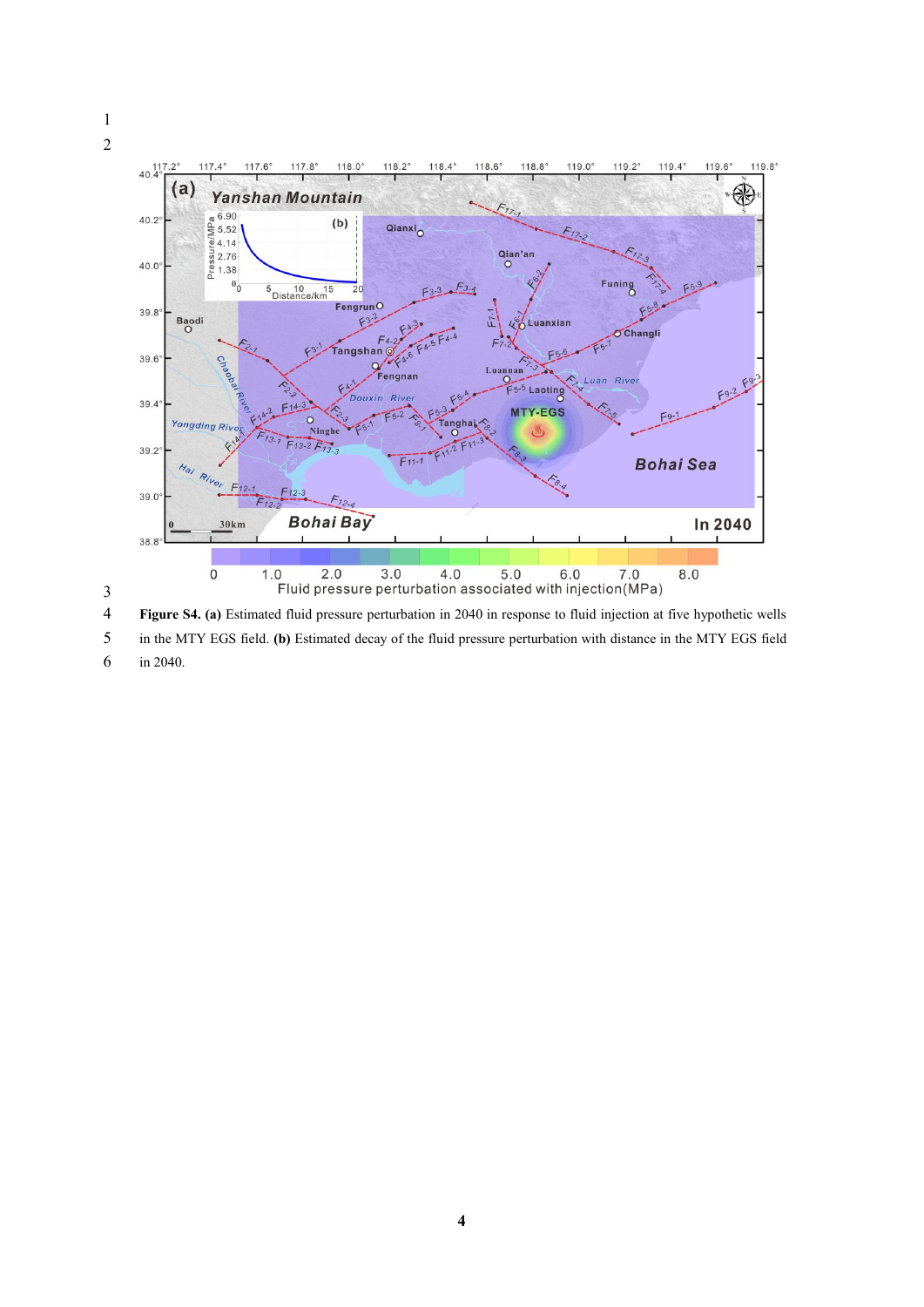| Name of fault                | Segment                    | Length, km | Delta $P_0$ to fault slip, MPa |
|------------------------------|----------------------------|------------|--------------------------------|
|                              | $F_{2-1}$                  | 25.37      | 3.70                           |
| Jiyunhe fault $(F_2)$        | $F_{2-2}$                  | 29.37      | 14.99                          |
|                              | $F_{2-3}$                  | 22.25      | 7.03                           |
|                              | $F_{3-1}$                  | 32.04      | 5.47                           |
|                              | $F_{3-2}$                  | 40.50      | 5.44                           |
| Yejituo fault $(F_3)$        | $F_{3-3}$                  | 18.69      | 6.93                           |
|                              | $F_{3-4}$                  | 12.02      | 6.15                           |
|                              | $F_{4-1}$                  | 33.38      | 2.58                           |
|                              | $F_{4-2}$                  | 18.47      | 5.95                           |
|                              | $F_{4-3}$                  | 12.02      | 2.85                           |
| Tangshan fault belt $(F_4)$  | $F_{4-4}$                  | 11.57      | 16.38                          |
|                              | $F_{4-5}$                  | 11.13      | 5.40                           |
|                              | $\mathcal{F}_{4\text{-}6}$ | 13.80      | 2.58                           |
|                              | $F_{5-1}$                  | 13.80      | 5.82                           |
|                              | $\mathcal{F}_{5\text{-}2}$ | 17.80      | 13.55                          |
|                              | $F_{5-3}$                  | 13.57      | 4.93                           |
|                              | $F_{5-4}$                  | 13.13      | 3.25                           |
| Changli-Ninghe fault $(F_5)$ | $F_{5-5}$                  | 36.05      | 12.38                          |
|                              | $F_{5-6}$                  | 18.47      | 9.22                           |
|                              | $\mathcal{F}_{5\text{-}7}$ | 34.71      | 5.82                           |
|                              | $F_{5-8}$                  | 12.91      | 4.93                           |
|                              | $F_{5-9}$                  | 27.59      | 7.41                           |
| Lulong fault $(F_6)$         | $F_{6-1}$                  | 22.92      | 24.49                          |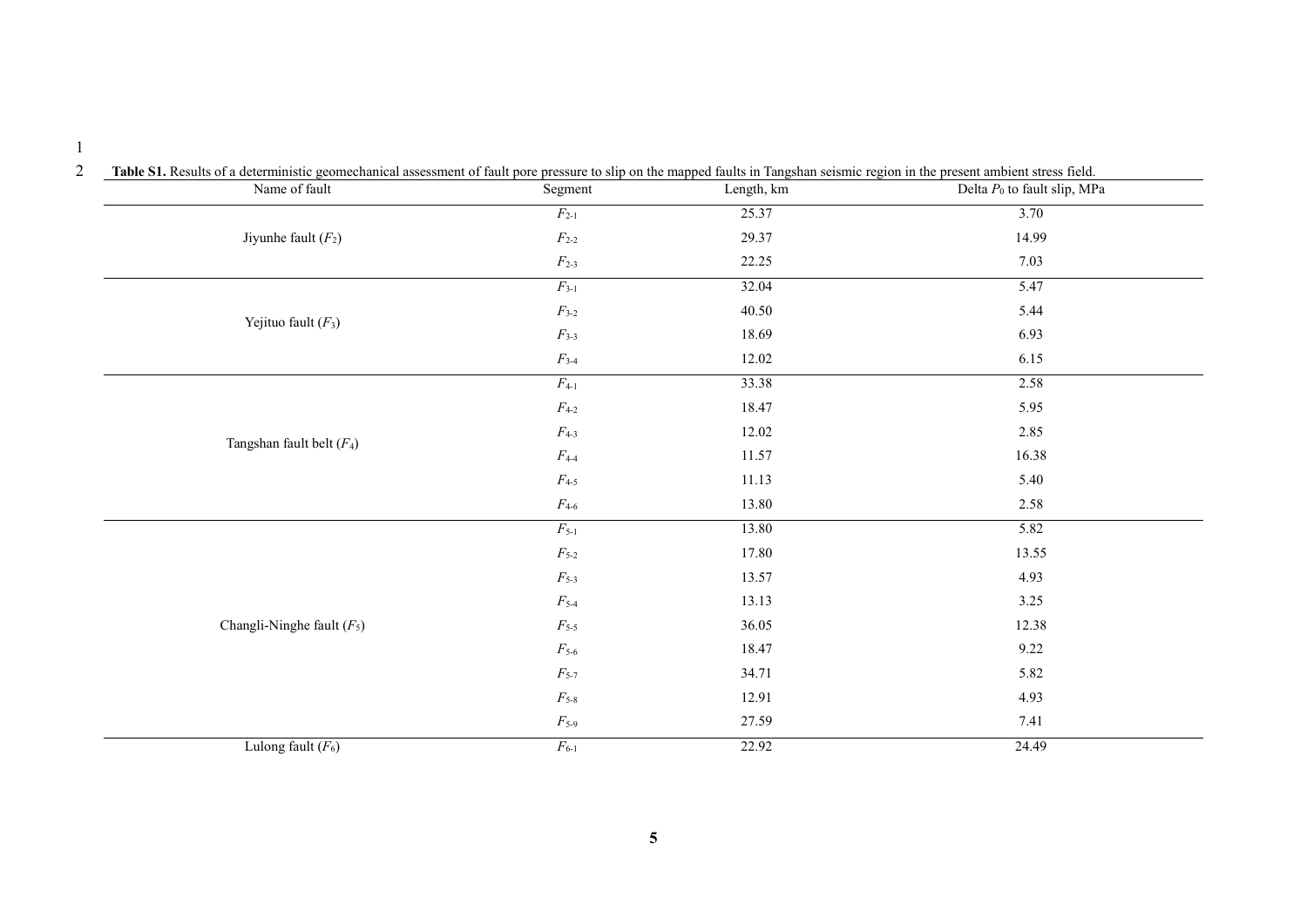|                                | $F_{6-2}$                   | 19.58 | 18.04 |
|--------------------------------|-----------------------------|-------|-------|
|                                | $F_{7-1}$                   | 18.25 | 62.50 |
|                                | $\mathcal{F}_{7\text{-}2}$  | 6.68  | 27.03 |
| Luanxian-Laoting fault $(F_7)$ | $F_{7-3}$                   | 20.69 | 7.03  |
|                                | $F_{7-4}$                   | 24.03 | 10.45 |
|                                | $\mathcal{F}_{7\text{-}5}$  | 17.80 | 6.00  |
|                                | $F_{8-1}$                   | 22.70 | 18.86 |
| Baigezhuang fault $(F_8)$      | $F_{8-2}$                   | 8.46  | 17.80 |
|                                | $F_{8-3}$                   | 29.37 | 10.04 |
|                                | $F_{8-4}$                   | 18.25 | 6.00  |
|                                | $F_{9-1}$                   | 41.39 | 6.39  |
| Qinbei fault $(F_9)$           | $F_{9-2}$                   | 17.80 | 5.41  |
|                                | $F_{9-3}$                   | 9.79  | 5.41  |
|                                | $F_{11-1}$                  | 20.03 | 20.56 |
| Xi'nanzhuang fault $(F_{11})$  | $F_{11-2}$                  | 13.35 | 7.92  |
|                                | $F_{11-3}$                  | 13.35 | 12.78 |
|                                | $F_{12-1}$                  | 18.25 | 10.70 |
| Haihe fault $(F_{12})$         | $F_{12-2}$                  | 12.46 | 6.67  |
|                                | $F_{12-3}$                  | 11.13 | 10.70 |
|                                | $F_{12-4}$                  | 33.82 | 4.90  |
|                                | $F_{13-1}$                  | 15.58 | 4.52  |
| Hangu fault $(F_{13})$         | $F_{13-2}$                  | 10.68 | 19.54 |
|                                | $F_{13-3}$                  | 11.57 | 6.19  |
|                                | $F_{14-1}$                  | 25.81 | 16.89 |
| Cangdong fault $(F_{14})$      | $\mathcal{F}_{14\text{-}2}$ | 9.79  | 10.22 |
|                                | $F_{14-3}$                  | 21.81 | 8.47  |
|                                |                             |       |       |
|                                | 6                           |       |       |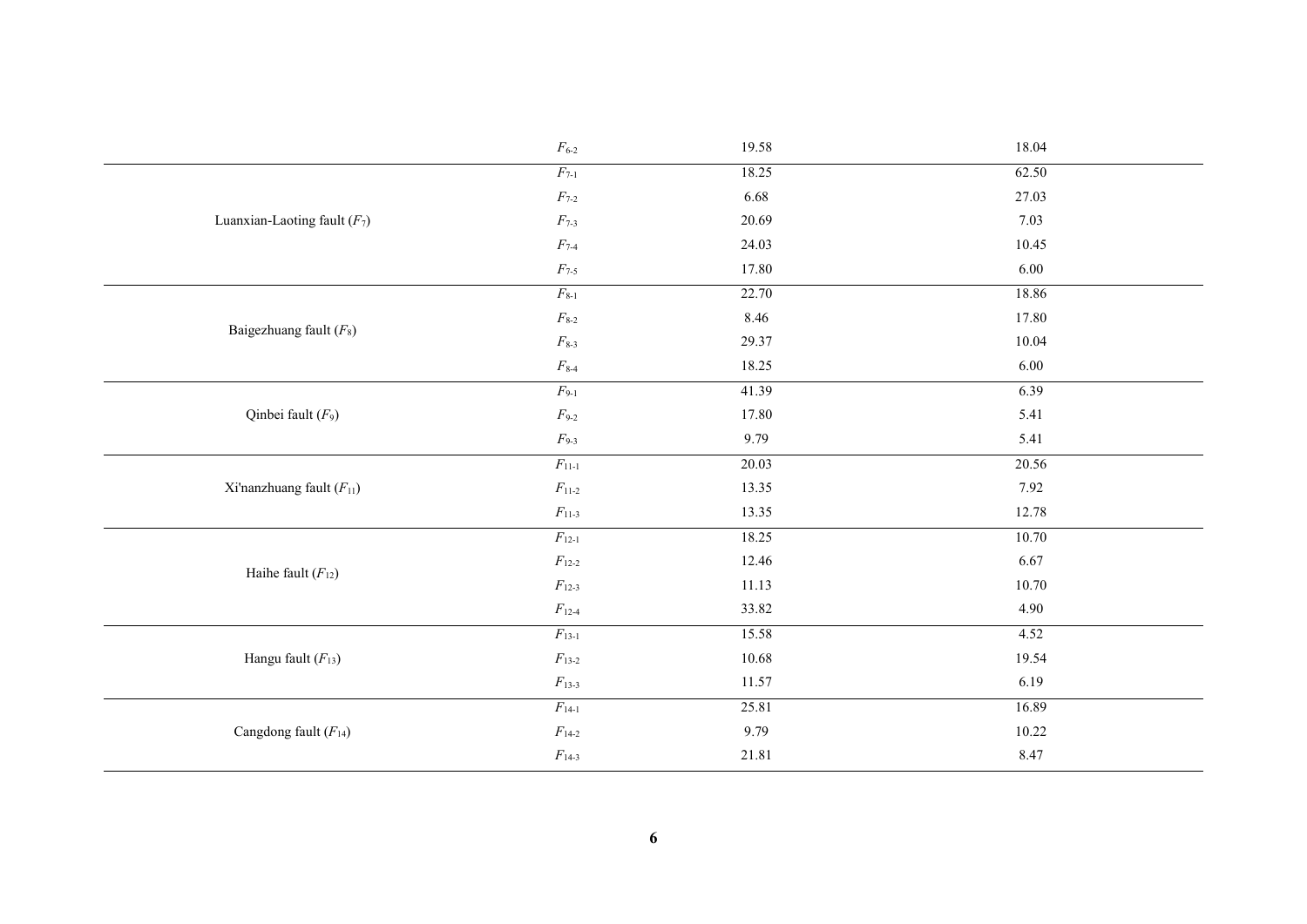|                          | $F_{17-1}$                 | 34.27 | 4.49  |
|--------------------------|----------------------------|-------|-------|
| Lengkou fault $(F_{17})$ | $\sim$<br>$F_{17-2}$       | 39.16 | 4.72  |
|                          | $\mathbf{r}$<br>$F_{17-3}$ | 20.03 | 4.54  |
|                          | $\mathbf{r}$<br>$F_{17-4}$ | 14.24 | 22.23 |

5 Table S2. Probability of fault slip potential on the mapped faults in Tangshan seismic region (beyond a range of 45 km away from the injection wells) in response to the fluid injection at five<br>6 hypothetic wells in the M

| Name of fault                | Segment                    |         | Probability of fault slip potential |         |         |  |  |
|------------------------------|----------------------------|---------|-------------------------------------|---------|---------|--|--|
|                              |                            | in 2020 | in 2030                             | in 2040 | in 2050 |  |  |
|                              | $F_{2-1}$                  | 39%     | 39%                                 | 39%     | 39%     |  |  |
| Jiyunhe fault $(F_2)$        | $F_{2-2}$                  | 19%     | 19%                                 | 19%     | 19%     |  |  |
|                              | $F_{2-3}$                  | 27%     | 27%                                 | 27%     | 27%     |  |  |
|                              | $F_{3-1}$                  | 29%     | 29%                                 | 29%     | 29%     |  |  |
|                              | $\mathcal{F}_{3\text{-}2}$ | 30%     | 30%                                 | 30%     | 30%     |  |  |
| Yejituo fault $(F_3)$        | $F3-3$                     | 30%     | 30%                                 | 30%     | 30%     |  |  |
|                              | $F_{3-4}$                  | 30%     | 30%                                 | 30%     | 30%     |  |  |
|                              | $F_{4-1}$                  | 38%     | 38%                                 | 38%     | 38%     |  |  |
|                              | $F_{4-2}$                  | 30%     | 30%                                 | 30%     | 30%     |  |  |
| Tangshan fault belt $(F_4)$  | $F_{4-3}$                  | 40%     | 40%                                 | 40%     | 40%     |  |  |
|                              | $F_{4-4}$                  | 14%     | 14%                                 | 14%     | 14%     |  |  |
|                              | $\mathcal{F}_{4\text{-}5}$ | 35%     | 35%                                 | 35%     | 35%     |  |  |
|                              | $\mathcal{F}_{4\text{-}6}$ | 40%     | 40%                                 | 40%     | 40%     |  |  |
|                              | $F_{5-1}$                  | 30%     | 30%                                 | 30%     | 30%     |  |  |
| Changli-Ninghe fault $(F_5)$ | $\mathcal{F}_{5\text{-}2}$ | 15%     | 15%                                 | 15%     | 15%     |  |  |
|                              | $F_{5-3}$                  | 35%     | 35%                                 | 35%     | 35%     |  |  |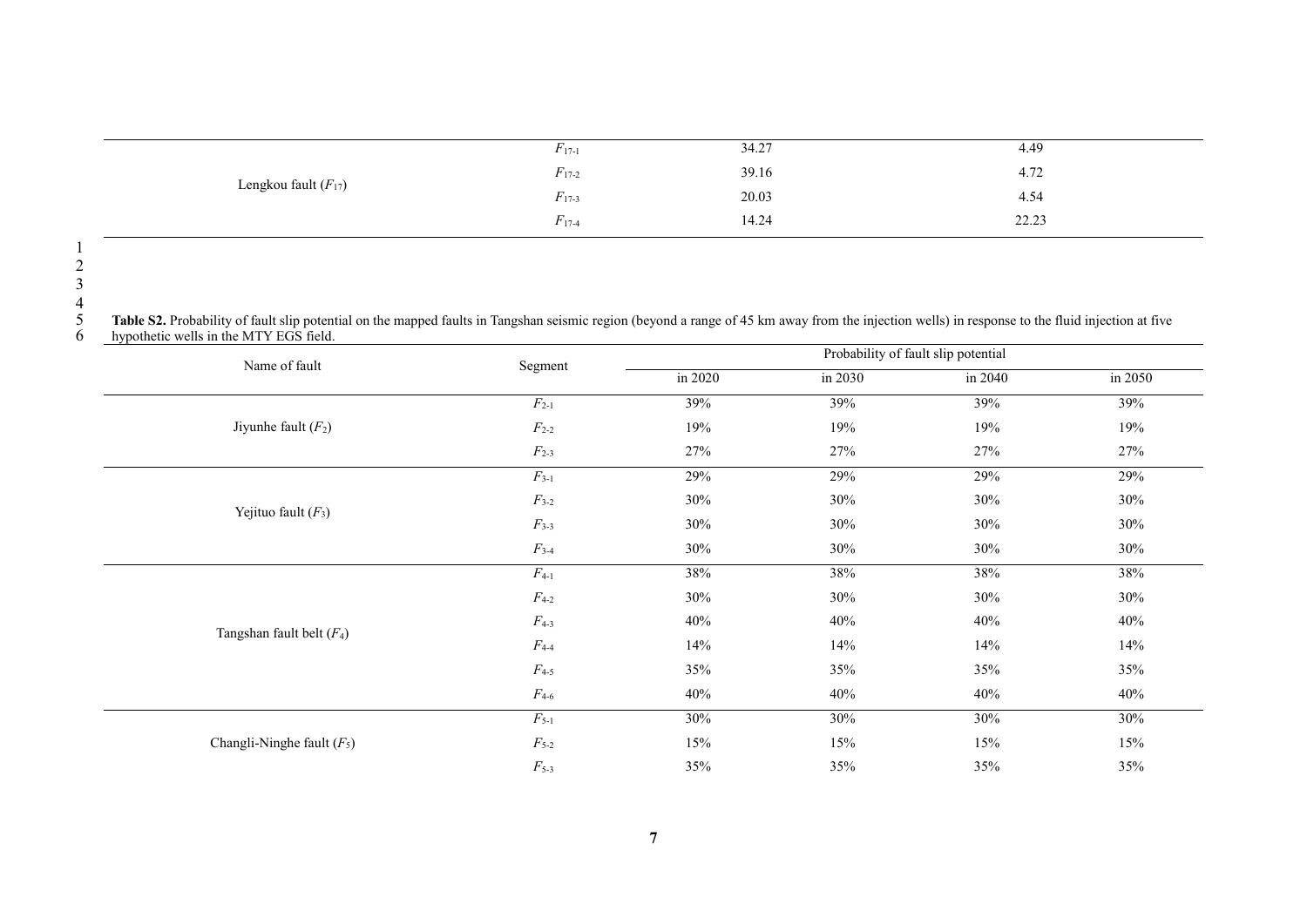|                                | $\mathcal{F}_{5\text{-}4}$  | 37%    | 37%    | 37%    | 38%   |
|--------------------------------|-----------------------------|--------|--------|--------|-------|
|                                | $F_{5-5}$                   | $18\%$ | $18\%$ | $18\%$ | 19%   |
|                                | $\mathcal{F}_{5\text{-}6}$  | 25%    | 25%    | 25%    | 25%   |
|                                | $\mathcal{F}_{5\text{-}7}$  | 31%    | 31%    | $31\%$ | 31%   |
|                                | $\mathcal{F}_{5\text{-}8}$  | 32%    | 32%    | 32%    | 32%   |
|                                | $F_{5-9}$                   | $28\%$ | 28%    | $28\%$ | 28%   |
|                                | $F_{6-1}$                   | 3%     | 3%     | 3%     | 3%    |
| Lulong fault $(F_6)$           | $F_{6-2}$                   | $7\%$  | $7\%$  | $7\%$  | 7%    |
|                                | $F_{7-1}$                   | $1\%$  | $1\%$  | $1\%$  | $1\%$ |
|                                | $\mathcal{F}_{7\text{-}2}$  | $4\%$  | $4\%$  | $4\%$  | $4\%$ |
| Luanxian-Laoting fault $(F_7)$ | $\mathcal{F}_{7\text{-}3}$  | 30%    | 30%    | $30\%$ | 30%   |
|                                | $\mathcal{F}_{7\text{-}4}$  | 26%    | 26%    | 26%    | 27%   |
|                                | $F_{7-5}$                   | 32%    | 32%    | 33%    | 33%   |
|                                | $\mathcal{F}_{8\text{-}1}$  | 11%    | 11%    | 11%    | 11%   |
|                                | $\mathcal{F}_{8\text{-}2}$  | 12%    | 12%    | 12%    | 13%   |
| Baigezhuang fault $(F_8)$      | $\mathcal{F}_{8\text{-}3}$  | 23%    | 24%    | 25%    | 26%   |
|                                | $\mathcal{F}_{8\text{-}4}$  | $28\%$ | 28%    | $28\%$ | 29%   |
|                                | $F_{9-1}$                   | 30%    | 30%    | 30%    | 30%   |
| Qinbei fault $(F_9)$           | $\mathcal{F}_{9\text{-}2}$  | 31%    | 31%    | $31\%$ | 31%   |
|                                | $F_{9-3}$                   | 31%    | 31%    | 31%    | 31%   |
|                                | $\mathcal{F}_{11\text{-}1}$ | 6%     | 6%     | 6%     | 6%    |
| Xi'nanzhuang fault $(F_{11})$  | $\mathcal{F}_{11\text{-}2}$ | 27%    | 27%    | 27%    | 27%   |
|                                | $F_{11-3}$                  | 20%    | 20%    | 20%    | 20%   |
|                                | $F_{12-1}$                  | 21%    | 21%    | 21%    | 21%   |
| Haihe fault $(F_{12})$         | $\mathcal{F}_{12\text{-}2}$ | 27%    | 27%    | 27%    | 27%   |
|                                | $F_{12-3}$                  | $21\%$ | 21%    | $21\%$ | 21%   |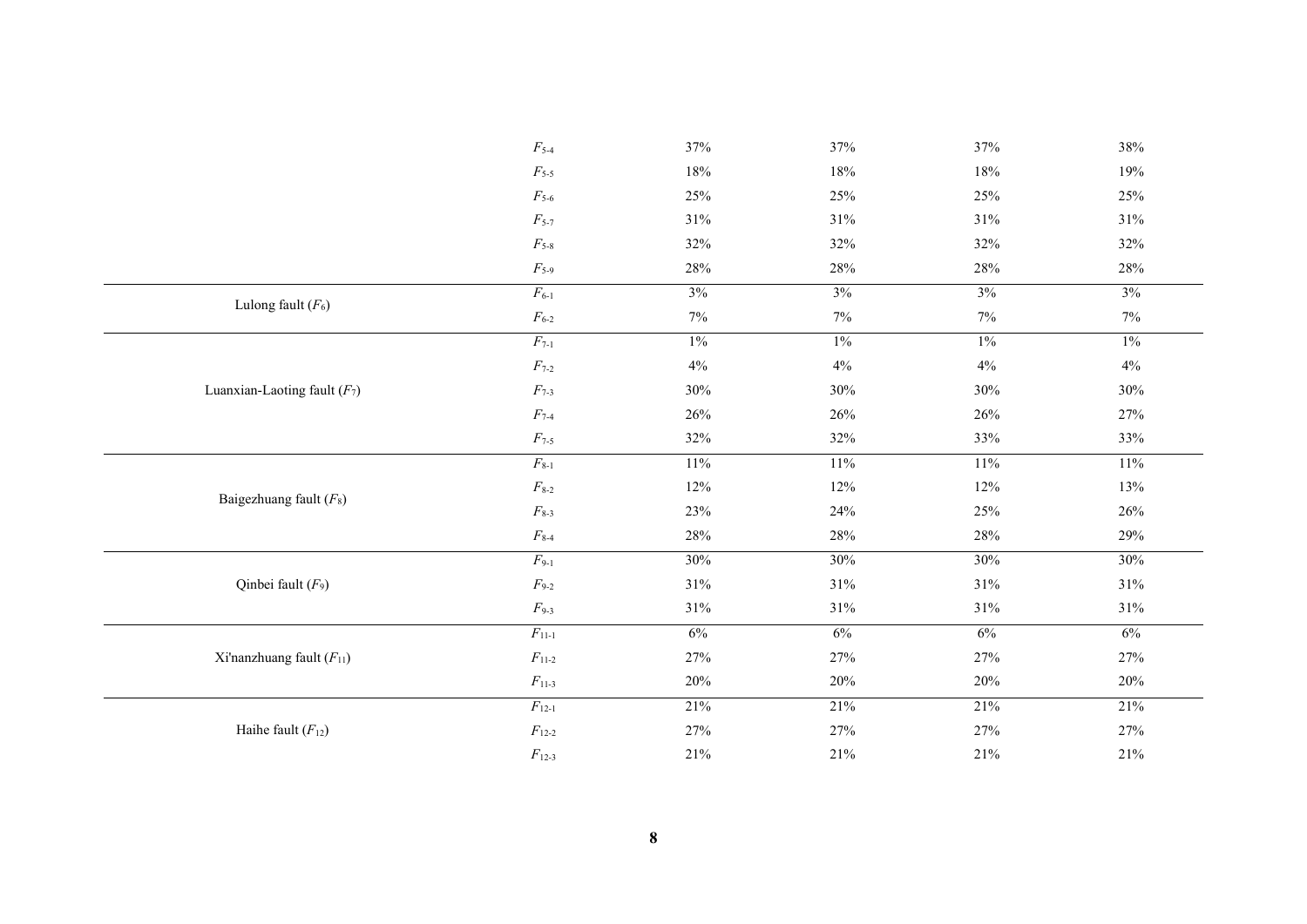|                           | $F_{12-4}$ | 33%    | 33% | 33%    | 33% |
|---------------------------|------------|--------|-----|--------|-----|
|                           | $F_{13-1}$ | 34%    | 34% | 34%    | 34% |
| Hangu fault $(F_{13})$    | $F_{13-2}$ | $10\%$ | 10% | 10%    | 10% |
|                           | $F_{13-3}$ | 30%    | 30% | 30%    | 30% |
|                           | $F_{14-1}$ | $7\%$  | 7%  | 7%     | 7%  |
| Cangdong fault $(F_{14})$ | $F_{14-2}$ | 17%    | 17% | $17\%$ | 17% |
|                           | $F_{14-3}$ | 20%    | 20% | 20%    | 20% |
|                           | $F_{17-1}$ | 33%    | 33% | 33%    | 33% |
| Lengkou fault $(F_{17})$  | $F_{17-2}$ | 32%    | 32% | 32%    | 32% |
|                           | $F_{17-3}$ | 36%    | 36% | 36%    | 36% |
|                           | $F_{17-4}$ | $7\%$  | 7%  | $7\%$  | 7%  |

5 Table S3. Probability of fault slip potential on the boundary faults near the MTY EGS field (within a range of 15 km away from the injection wells) in response to the fluid injection at five<br>6 hypothetic wells in the MTY

| Tectonic unit      | Segment      | Length, km |         | Probability of fault slip potential |          |         |
|--------------------|--------------|------------|---------|-------------------------------------|----------|---------|
|                    |              |            | in 2020 | in 2030                             | in 2040  | in 2050 |
|                    | $F_{b1}$     | 3.85       | $2.0\%$ | $2.2\%$                             | 2.8%     | $3.6\%$ |
|                    | $F_{b2}$     | 3.21       | $0.1\%$ | 0.2%                                | $0.3\%$  | $0.3\%$ |
| Between II and I   | $F_{b3}$     | 5.64       | $0.1\%$ | $0.1\%$                             | $0.1\%$  | $0.1\%$ |
|                    | $F_{b4}$     | 1.28       | 8.1%    | 14.4%                               | 20.2%    | 25.0%   |
|                    | $F_{\rm b5}$ | 4.36       | 14.6%   | 20.7%                               | 26.5%    | 30.5%   |
|                    | $F_{\rm b6}$ | 7.56       | 16.1%   | 17.3%                               | 20.0%    | 21.7%   |
| Between II and III | $F_{b7}$     | 16.67      | 35.7%   | 38.4%                               | 43.9%    | 47.5%   |
| Between III and IV | $F_{b8}$     | 3.08       | $9.7\%$ | $10.3\%$                            | $11.2\%$ | 12.6%   |
|                    | $F_{b9}$     | 3.33       | 31.0%   | 32.3%                               | 35.0%    | 38.1%   |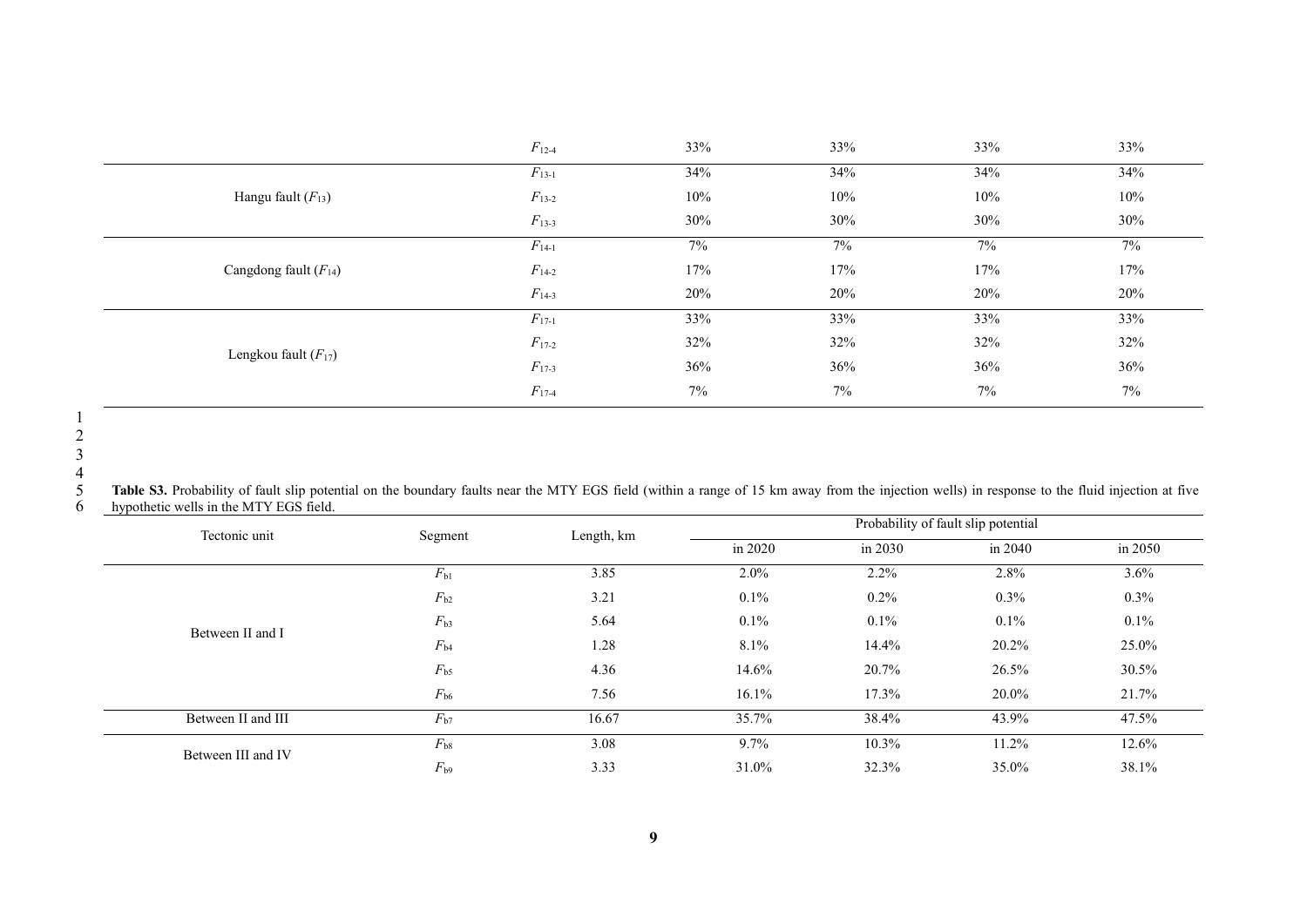|                   | $F_{\rm b10}$ | 4.23 | 12.0%    | 13.5% | 15.8% | 18.4%    |  |
|-------------------|---------------|------|----------|-------|-------|----------|--|
|                   | $F_{b11}$     | 6.15 | 38.5%    | 49.2% | 55.6% | 59.5%    |  |
| Between II and IV | $F_{b12}$     | 3.72 | 29.5%    | 46.9% | 55.1% | 59.7%    |  |
|                   | $F_{b13}$     | 8.21 | $11.1\%$ | 27.7% | 31.5% | 35.1%    |  |
|                   | $F_{b14}$     | 5.77 | 37.9%    | 42.9% | 49.1% | 52.8%    |  |
| Southwestern II   | $F_{b15}$     | 4.87 | 17.4%    | 18.0% | 19.6% | 21.6%    |  |
|                   | $F_{\rm b16}$ | 3.85 | $8.0\%$  | 8.6%  | 9.3%  | $10.0\%$ |  |
|                   | $F_{b17}$     | 2.69 | 17.0%    | 17.9% | 19.1% | 21.1%    |  |
| Between IV and V  | $F_{b18}$     | 9.10 | 11.3%    | 12.5% | 15.1% | 18.0%    |  |
|                   | $F_{b19}$     | 3.85 | 37.6%    | 40.4% | 43.4% | 46.2%    |  |
|                   | $F_{b20}$     | 3.08 | 21.7%    | 22.6% | 24.4% | 26.9%    |  |

Table S4. The net monthly injection volume used for estimating the maximum magnitude of injection-related earthquakes in the MTY EGS field.

| Fluid injected rate, L/s | Monthly injection volume, $m3$ | Fluid loss | The net injected volume, $m3$ |
|--------------------------|--------------------------------|------------|-------------------------------|
|                          | $2.59 \times 10^{3}$           |            | $2.59 \times 10^{2}$          |
| 10                       | $2.59\times10^{4}$             |            | $2.59\times10^{3}$            |
| 20                       | $5.18\times10^{4}$             |            | $5.18 \times 10^3$            |
| 30                       | $7.78\times10^{4}$             |            | $7.78\times10^{3}$            |
| 40                       | $1.04\times10^{5}$             |            | $1.04 \times 10^{4}$          |
| 50                       | $1.30\times10^{5}$             | $10\%$     | $1.30\times10^{4}$            |
| 60                       | $1.56 \times 10^5$             |            | $1.56 \times 10^{4}$          |
| 70                       | $1.81\times10^{5}$             |            | $1.81\times10^{4}$            |
| 80                       | $2.07\times10^{5}$             |            | $2.07\times10^{4}$            |
| 90                       | $2.33\times10^{5}$             |            | $2.33\times10^{4}$            |
| 100                      | $2.59\times10^{5}$             |            | $2.59\times10^{4}$            |
|                          |                                |            |                               |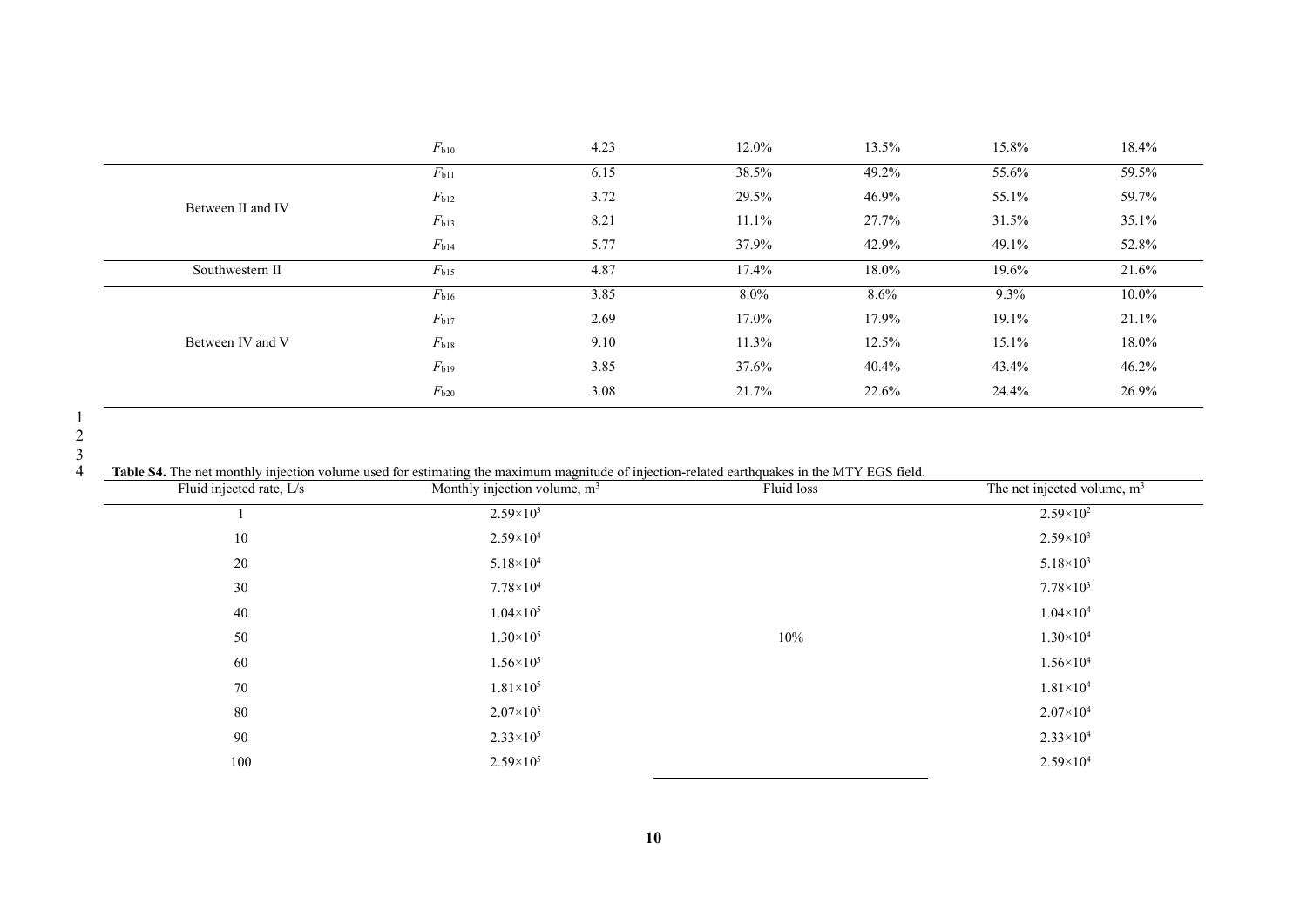| 110            | $2.85\times10^{5}$   |     | $2.85 \times 10^{4}$  |
|----------------|----------------------|-----|-----------------------|
| 120            | $3.11\times10^{5}$   |     | $3.11\times10^{4}$    |
| $\overline{1}$ | $2.59 \times 10^3$   |     | $5.18 \times 10^2$    |
| $10\,$         | $2.59\times10^{4}$   |     | $5.18 \times 10^3$    |
| 20             | $5.18\times10^4$     |     | $1.036 \times 10^{4}$ |
| 30             | $7.78\times10^{4}$   |     | $1.556 \times 10^{4}$ |
| 40             | $1.04 \times 10^{5}$ |     | $2.08\times10^4$      |
| 50             | $1.30\times10^{5}$   |     | $2.60\times10^{4}$    |
| 60             | $1.56 \times 10^{5}$ | 20% | $3.12 \times 10^{4}$  |
| 70             | $1.81\times10^{5}$   |     | $3.62 \times 10^{4}$  |
| 80             | $2.07\times10^{5}$   |     | $4.14 \times 10^{4}$  |
| 90             | $2.33\times10^{5}$   |     | $4.66 \times 10^{4}$  |
| 100            | $2.59\times10^{5}$   |     | $5.18 \times 10^4$    |
| 110            | $2.85\times10^{5}$   |     | $5.70\times10^{4}$    |
| 120            | $3.11 \times 10^5$   |     | $6.22\times10^{4}$    |
| $\overline{1}$ | $2.59 \times 10^3$   |     | $7.77 \times 10^2$    |
| $10\,$         | $2.59\times10^{4}$   |     | $7.77\times10^{3}$    |
| 20             | $5.18 \times 10^4$   |     | $1.554 \times 10^4$   |
| 30             | $7.78\times10^{4}$   |     | $2.334 \times 10^{4}$ |
| 40             | $1.04 \times 10^{5}$ |     | $3.12 \times 10^{4}$  |
| 50             | $1.30\times10^{5}$   | 30% | $3.90\times10^{4}$    |
| 60             | $1.56 \times 10^{5}$ |     | $4.68\times10^{4}$    |
| 70             | $1.81\times10^{5}$   |     | $5.43\times10^{4}$    |
| 80             | $2.07\times10^{5}$   |     | $6.21\times10^4$      |
| 90             | $2.33\times10^{5}$   |     | $6.99\times10^{4}$    |
| 100            | $2.59\times10^{5}$   |     | $7.77\times10^{4}$    |
|                |                      |     |                       |
|                |                      |     |                       |
|                | 11                   |     |                       |
|                |                      |     |                       |